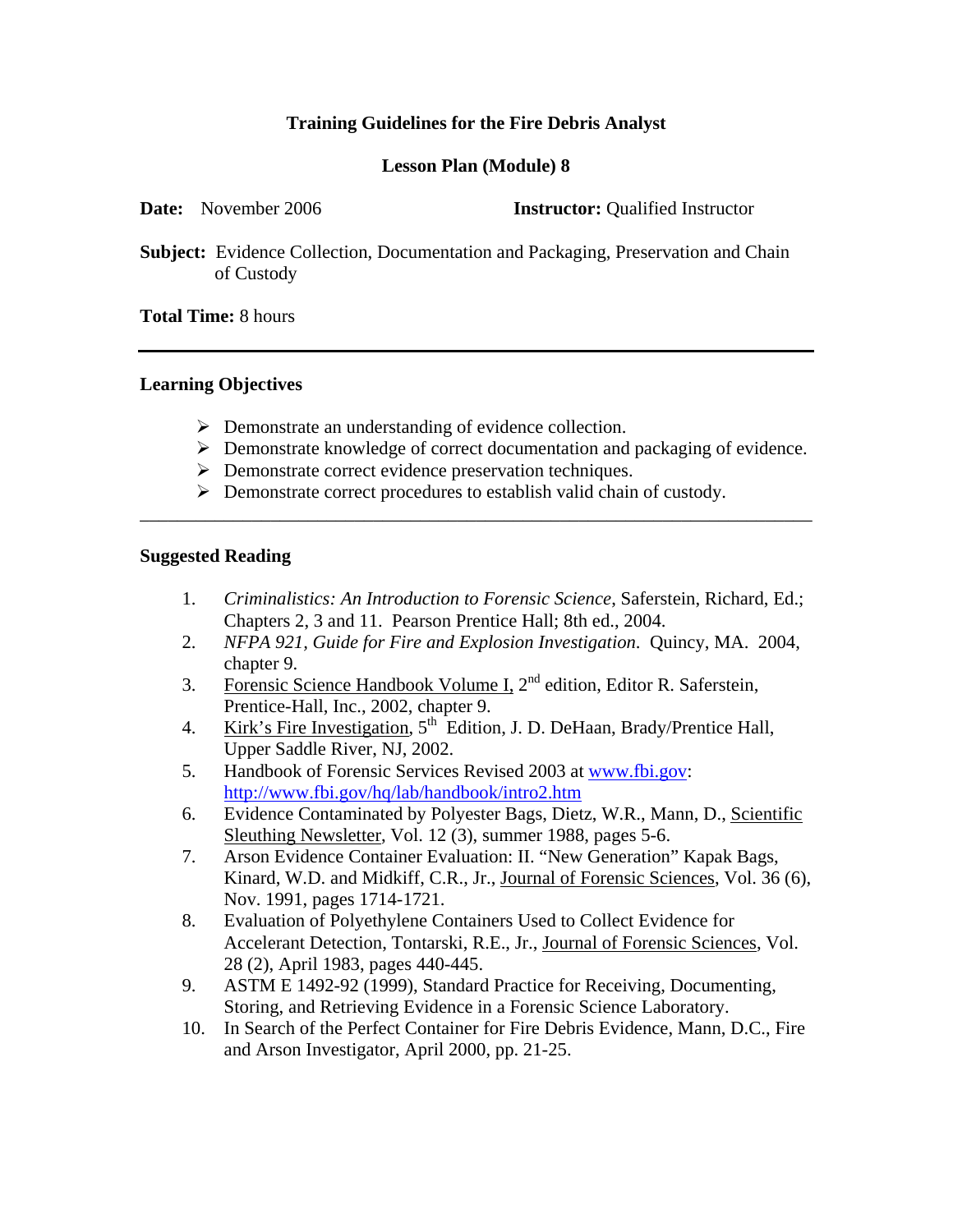- 11. Alternative Sampling Methods To Collect Ignitable Liquid Residues From Non-porous Areas Such As Concrete, Mann, D.C. and Putaansuu, N.D., Fire and Arson Investigator, July 2006, pp. 43-46.
- 12. Physical Evidence of Arson: Its Recognition, Collection, and Packaging, Dietz, W.R., Fire and Arson Investigator, 41(4), 1991, pp. 33-39.
- 13. Evidence Collection, Preservation & Disposal, Herrera, F., Fire and Arson Investigator, 49(4), 1999, pp.31-32.
- 14. A Study of Contamination in Fire Debris Containers, Lang, T., Canadian Society of Forensic Science Journal, 32(2&3), 1999, pp. 75-84.
- 15. Individual laboratory protocol manuals.

## **Introduction**

The student will learn the importance of proper evidence collection. Correct procedures will be taught concerning how to seal physical evidence as well as how to properly document and preserve any recovered evidence. Additionally, the student will learn the importance of a proper chain of custody.

#### **Outline**

- 1. Documentation of Evidence
	- a. Scene
		- i. Date/time of evidence collection
		- ii. Scene conditions
		- iii. Photography
		- iv. Sketches
		- v. Notes
	- b. Laboratory
		- i. Date/time of examination
		- ii. Description of Evidence Packaging
		- iii. Preliminary Description of Evidence
			- 1. odor
			- 2. general evaluation of contents
		- iv. Post-Analysis Description of Evidence
- 2. Collection of Evidence
	- a. Tools
	- b. Gloves
	- c. Cross sections
	- d. Absorbents
	- e. Adsorbents
	- f. Quantities
- 3. Packaging of Evidence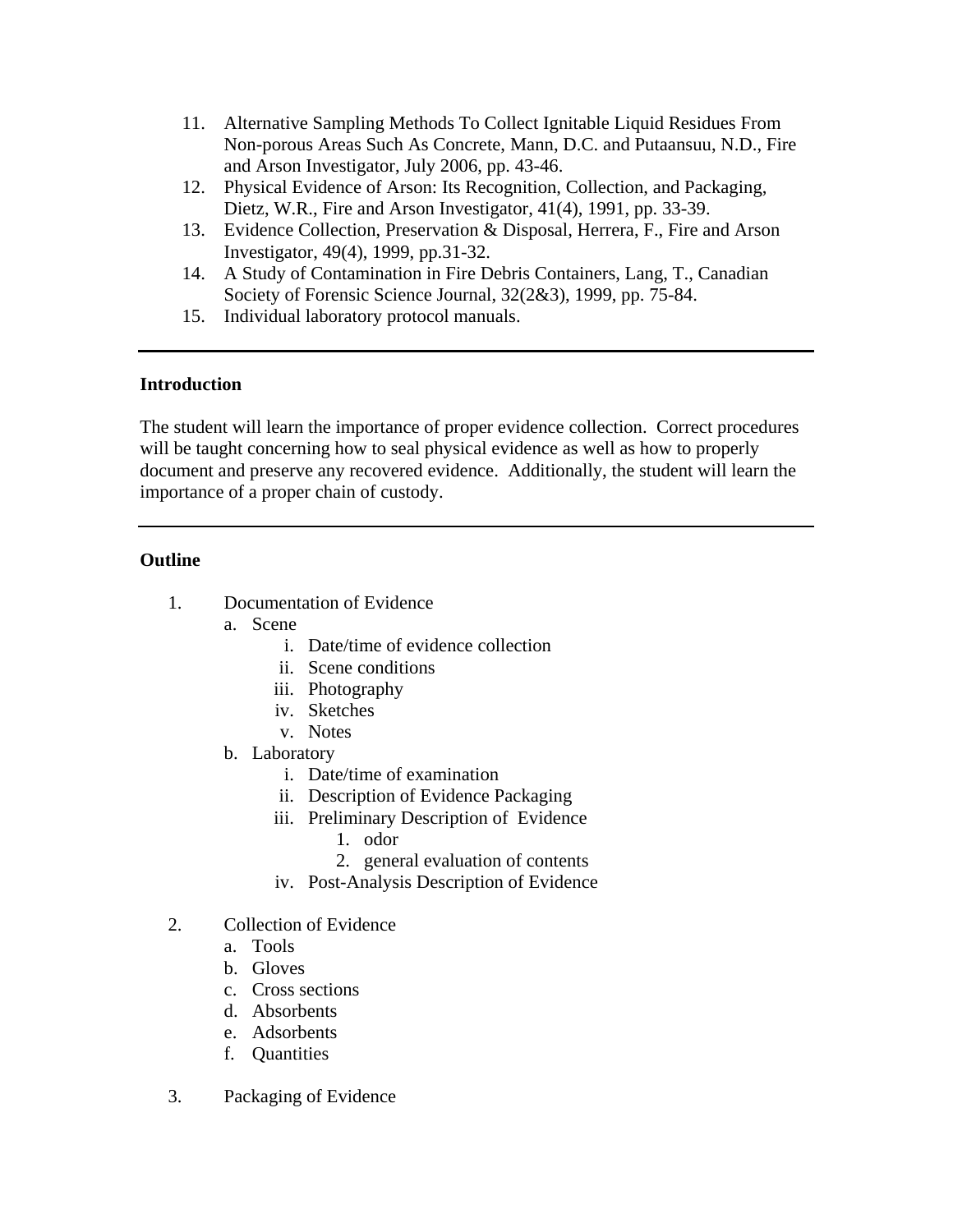- a. Containers
	- i. Metal cans (unlined and lined)
	- ii. Vapor-tight bags (nylon, Fire DebrisPAK, others)
	- iii. Glass jars
	- iv. Vials
	- v. Unacceptable containers
- b. Labeling Information
	- i. Description of material
	- ii. Location information
	- iii. Agency information
	- iv. Date and time
- c. Sealing
	- i. ASCLD/LAB requirements for a seal
	- ii. Tape, heat sealers
	- iii. Unacceptable seals
- 4. Preservation of Evidence
	- a. Refrigeration
	- b. Freezing
		- i. Microbial degradation
	- c. Protection
		- i. Sunlight
		- ii. Heat
		- iii. Breakage (glass containers)

**\_\_\_\_\_\_\_\_\_\_\_\_\_\_\_\_\_\_\_\_\_\_\_\_\_\_\_\_\_\_\_\_\_\_\_\_\_\_\_\_\_\_\_\_\_\_\_\_\_\_\_\_\_\_\_\_\_\_\_\_\_\_\_\_\_\_\_\_\_\_\_\_** 

- d. Time
	- i. Shelf life
	- ii. Visual inspection
- 5. Chain of Custody
	- a. Intact
	- b. Legible
	- c. Complete
	- d. Documented transfers

#### **Teaching Aids**

 Visual aids Sample containers Chain of Custody forms Handouts PowerPoint presentation

#### **Summary**